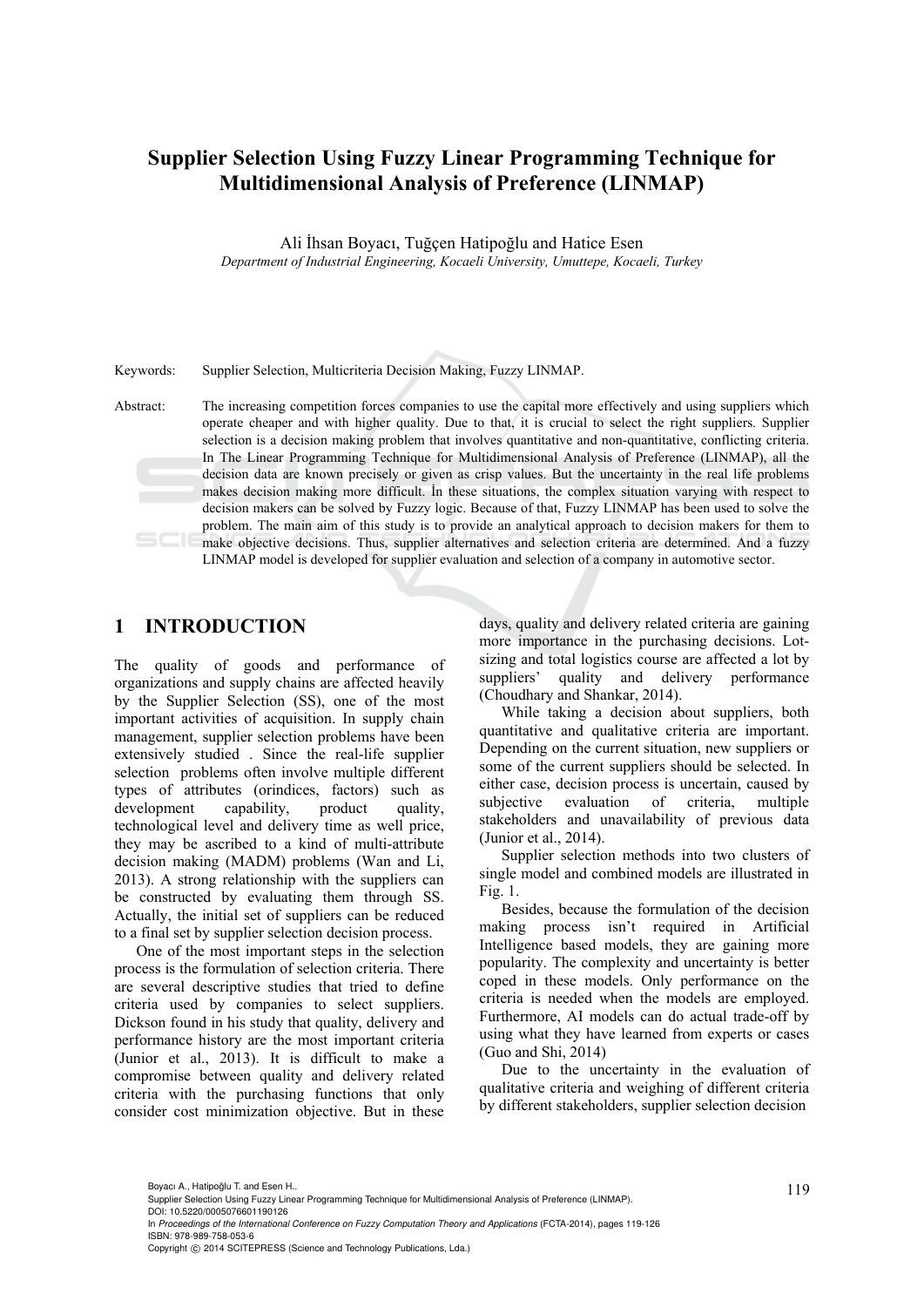

Figure 1: Existing analytical methods for supplier selection (Kannan et al., 2013).

also comprises of uncertainty. To handle the uncertainty in the supplier selection decision process, fuzzy set theory is one of the most important methods. By using this method, inexact criterion can be dealt and also qualitative and quantitative criterion can be integrated (Junior et al., 2013).

In multiple attribute decision-making problems, the decisionmaker's preference information is used to rank alternatives. Most multiple attribute decision making (MADM) problems include both quantitative and qualitative attributes that use imprecise data and human judgments (Bereketli et al., 2011) The purpose of using Fuzzy LINMAP in the paper is twofold: to deal with the uncertain and imprecise judgment of decision makers, and to express it by fuzzy numbers. Secondly, the linear programming technique for multidimensional analysis of preference (LINMAP) is one of the wellknown methods for multiple attribute group decision making (MAGDM). To validate the effectiveness of the methodology, Bereketli et al. (2011), Chen (2013),Wan and Li (2013), Li and Wan (2013) found supportive and reasonable results using Fuzzy LINMAP.

In the LINMAP method, pairwise comparisons

of alternatives given by the decision maker are evaluated and the best alternative that has the shortest distance to fuzzy positive ideal solution (FPIS) is selected. In this method, the whole decision data are known for certain or they are given as crisp values. But, crisp data is incorrect or insufficient to model real-life decision problems. Actually, because human judgments are unclear and fuzzy in nature, precise numerical values may not represent them accurately. Instead, to model human judgments, linguistic variables can be used (Xia et al., 2006).

In the second half of the study, detailed information about Fuzzy LINMAP is given. A numerical example is given to clarify the main results developed in Section 3. The fourth section of the study comprises of the application results.

### **2 FUZZY LINMAP MODEL**

### **2.1 Concepts and Notations of Triangular Fuzzy Numbers**

Triangular fuzzy numbers (TFNs) are a subset of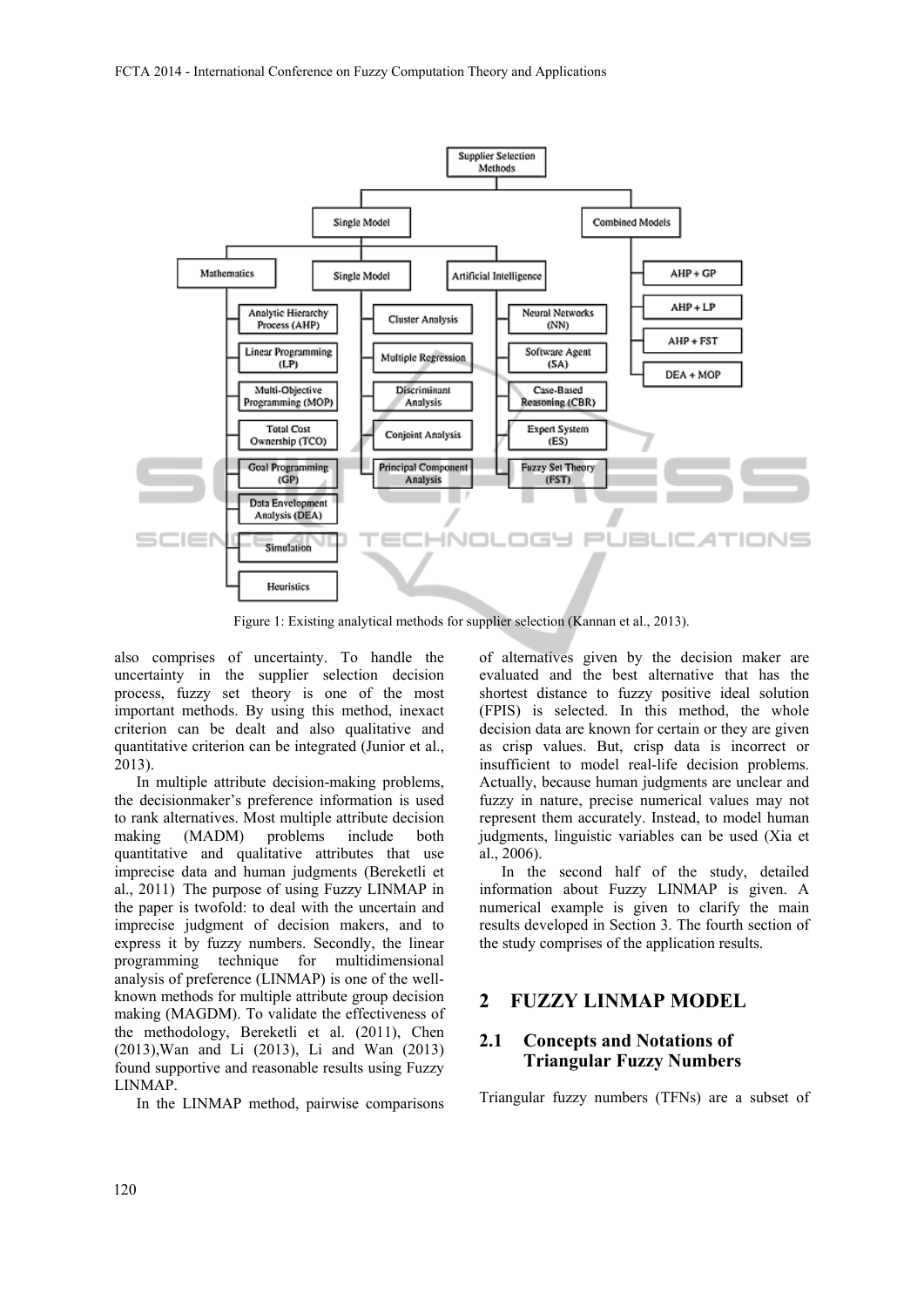fuzzy sets with properties that make them well suited for modelling and design-type activities. Specifically, a TFN has a triangular shape represented by the triple (l, m, n).

Fuzzy number is known as the triangular fuzzy number since its membership function has a triangular form as shown in Fig 2.



This particular fuzzy number is widely used in both research and practice. With the mode, left endpoint, and right endpoint denoted by m, a, and b respectively, the triangular fuzzy number is defined as

$$
t(x; l; m; n) = \begin{cases} 1 - \frac{m - x}{m - l}, & l \leq x \leq m, \\ 1 - \frac{x - m}{n - m}, & m < x \leq n \\ 0 & , \text{ elsewhere.} \end{cases}
$$

The triangular fuzzy conversion scale, given in Table 1, is used in the evaluation model of this paper.

| Linguistic<br>expression | Crisp number<br>value | Fuzzy number<br>value |
|--------------------------|-----------------------|-----------------------|
| Very good                | 5                     | (0.4, 0.5, 0.6)       |
| Good                     | 4                     | (0.3, 0.4, 0.5)       |
| Medium                   | 3                     | (0.2, 0.3, 0.4)       |
| Poor                     | 2                     | (0.1, 0.2, 0.3)       |
| Very Poor                |                       | (0, 0.1, 0.2)         |

Table 1: Triangular fuzzy conversion scale.

#### **2.2 Distance between Two Triangular Fuzzy Numbers**

Let  $\widetilde{m} = (m_1, m_2, m_3)$  and  $\widetilde{n} = (n_1, n_2, n_3)$  be two triangular fuzzy numbers. Then the distance between them using vertex method which is used in this paper can be calculated as

$$
d(\tilde{m}, \tilde{n}) = \begin{bmatrix} \frac{1}{3}[(m_1 - n_1)^2 \\ + (m_1 - n_1 - m_2 + n_2)^2 \\ + (m_1 - n_1 + m_3 - n_3)^2 \end{bmatrix}
$$
 (1)

Two triangular fuzzy numbers  $\tilde{m}$  and  $\tilde{n}$  are identical if and only if  $d(\tilde{m}, \tilde{n}) = 0$ .

If both  $\tilde{m}$  and  $\tilde{n}$  are real numbers, then the distance measurement  $d(\tilde{m}, \tilde{n})$  is identical to Euclidean distance.

#### **2.3 The Normalization Method**

In this paper we discuss a fuzzy multiattribute decision making problem which can be expressed as follows.

Suppose there exist *n* possible alternatives  $x_1, x_2, \ldots, x_n$  from which the decision maker has to choose based on *m* attributes  $f_1, f_2, ..., f_m$  which are qualitative (Li and Yang, 2004). Suppose that the rating of alternative  $x_j$  ( $j = 1, 2, ..., n$ ) on attribute  $f_i$  ( $i = 1, 2, ..., m$ ) given by the decision maker is a triangular fuzzy number  $\tilde{f}_{ij} = (a_{ijl}, a_{ijm}, a_{ijn})$ . Hence a fuzzy multiattribute decision making problem can be concisely expressed in matrix format as follows:

$$
\tilde{F} = (\tilde{f}_{ij})_{m*n} = f_2 \begin{pmatrix} x_1 & x_2 & \dots & x_n \\ \tilde{f}_{11} & \tilde{f}_{12} & \cdots & \tilde{f}_{1n} \\ \tilde{f}_{21} & \tilde{f}_{22} & \cdots & \tilde{f}_{2n} \\ \vdots & \vdots & \ddots & \vdots \\ f_3 & \tilde{f}_{m1} & \tilde{f}_{m2} & \cdots & \tilde{f}_{mn} \end{pmatrix}
$$

which is referred to as a fuzzy decision matrix.

Since the physical dimensions and measurements of the *m* attributes are different, so the fuzzy decision matrix  $\tilde{F}$  needs to be normalized. In this paper, we choose the following normalization formula,

$$
\tilde{r}_{ij} = \left[ \frac{a_{ijl}}{a_{in}^{max}} , \frac{a_{ijm}}{a_{im}^{max}} , \frac{a_{ijn}}{a_{il}^{max}} \wedge 1 \right] \tag{2}
$$

where

$$
a_{il}^{max} = \max\{a_{ijl} | \tilde{f}_{ij} = (a_{ijl}, a_{ijm}, a_{ijn}),
$$
  

$$
j = 1, 2, ..., n\}
$$
 (3)

$$
a_{im}^{max} = \max\{a_{ijm} | \tilde{f}_{ij} = (a_{ijl}, a_{ijm}, a_{ijn}),
$$
  
 
$$
j = 1, 2, ..., n\}
$$
 (4)

and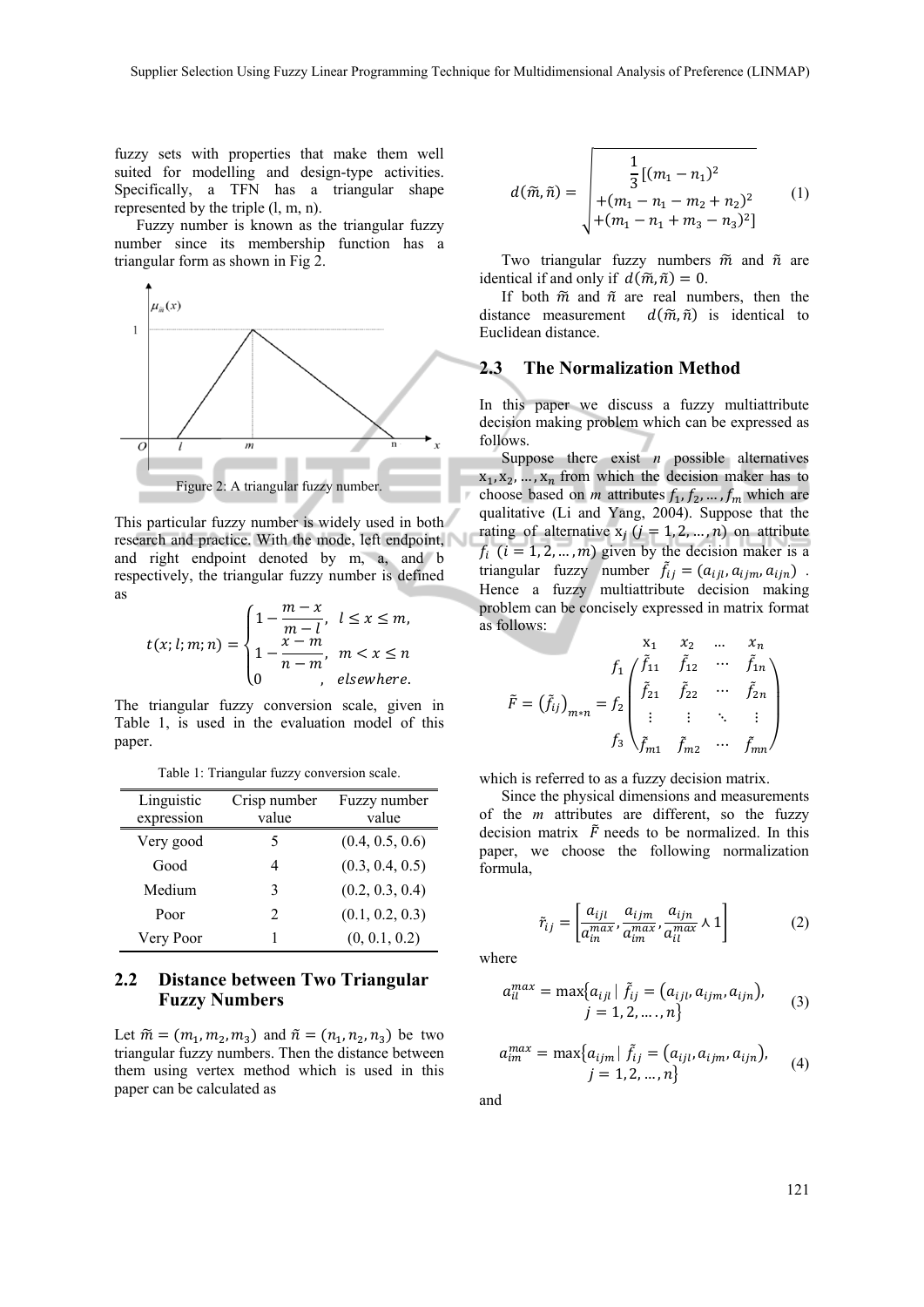$$
a_{in}^{max} = \max\{a_{ijn} | \tilde{f}_{ij} = (a_{ijl}, a_{ijm}, a_{ijn}),
$$
  
  $j = 1, 2, ..., n\}$  (5)

Each  $\tilde{r}_{ij} \in [0,1]$  obtained from above equations is a normalized triangular fuzzy number where  $\tilde{r}_{ij} = (r_{ijl}, r_{ijm}, r_{ijn})$  for any  $i = 1,2,\ldots, m$  and  $j = 1,2,\ldots, n$ . Using above equations, fuzzy decision matrix  $(\tilde{F})$  can be transformed into the following normalized fuzzy decision matrix.

$$
\tilde{R} = (\tilde{r}_{ij})_{m*n} = f_2 \begin{pmatrix} \tilde{r}_{11} & \tilde{r}_{12} & \cdots & \tilde{r}_{1n} \\ \tilde{r}_{21} & \tilde{r}_{22} & \cdots & \tilde{r}_{2n} \\ \vdots & \vdots & \ddots & \vdots \\ f_3 & \tilde{r}_{m1} & \tilde{r}_{m2} & \cdots & \tilde{r}_{mn} \end{pmatrix}
$$

# **2.4 Consistency and Inconsistency Measurements**

Let  $\tilde{R}_j = (\tilde{r}_{1j}, \tilde{r}_{2j}, \dots, \tilde{r}_{mj})$  be normalized triangular fuzzy number vector for n alternatives  $x_i$  ( $j =$ 1,2, ..., *n*) where  $\tilde{R}_j$  are alternatives

Let the fuzzy ideal solution be  $\tilde{a}^* =$  $(\tilde{a}_1^*, \tilde{a}_2^*, \ldots, \tilde{a}_m^*)$  which is unknown a priori and must be determined where  $\tilde{a}_i^* = (\tilde{a}_{il}^*, \tilde{a}_{im}^*, \tilde{a}_{in}^*)$  ( $i =$  $1, 2, \ldots, m$ ) is a positive triangular fuzzy number for attribute  $f_i$ .

The square of the weighted Euclidean distance between the alternative  $\tilde{R}_j = (\tilde{r}_{1j}, \tilde{r}_{2j}, ..., \tilde{r}_{mj})^T$  and the FPIS  $\tilde{a}^* = (\tilde{a}_1^*, \tilde{a}_2^*, \dots, \tilde{a}_m^*)^T$  can be calculated as:

$$
S_j = \sum_{i=1}^m w_i \big[d\big(\tilde{r}_{ij}, \tilde{a}_i^*\big)\big]^2 \tag{6}
$$

Using Eq. (1), we get

$$
S_{j} = \sum_{i=1}^{m} \frac{w_{i}}{3} \left[ \left( r_{ijl} - a_{il}^{*} \right)^{2} + \left( r_{ijl} - a_{il}^{*} - r_{ijm} + a_{im}^{*} \right)^{2} + \left( r_{ijl} - a_{il}^{*} + r_{ijm} - a_{in}^{*} \right)^{2} \right]
$$
\n(7)

In the same manner the square of the weighted Euclidean distance between the alternative  $x_k$  or  $\tilde{R}_k = (\tilde{r}_{1k}, \tilde{r}_{2k}, \dots, \tilde{r}_{mk})^T$  and the FPIS can be calculated as

$$
S_k = \sum_{i=1}^{m} \frac{w_i}{3} [(r_{ikl} - a_{il}^*)^2
$$
  
+  $(r_{ikl} - a_{il}^* - r_{ikm} + a_{im}^*)^2$   
+  $(r_{ikl} - a_{il}^* + r_{ikn} - a_{in}^*)^2]$  (8)

Assume that the decision maker gives his preference relations between alternatives by  $\delta = \{(k, j) | x_k > x_j (k, j = 1, 2, ..., n)\}$  from his knowledge and experience where the symbol  $>$  is a preference relation given by the decision maker. In this set,  $x_k > x_j$  means that decision maker prefers the alternative  $x_k$  to  $x_j$ . If the fuzy positive ideal solution  $\tilde{a}^* = (\tilde{a}_1^*, \tilde{a}_2^*, \dots, \tilde{a}_m^*)^T$  and weight vector  $w = (w_1, w_2, ..., w_n)^T$  are already chosen by the decision maker, using Eq. (7) the decision maker can calculate the square of the weighted Euclidean distance between each pair of alternatives  $(k, j) \in \delta$ and the fuzy positive ideal solution  $\tilde{a}^* =$  $(\tilde{a}_1^*, \tilde{a}_2^*, \dots, \tilde{a}_m^*)^T$  as follows:

and  

$$
S_j = \sum_{i=1}^m w_i [d(\tilde{r}_{ij}, \tilde{\alpha}_i^*)]^2
$$

$$
S_k = \sum_{i=1}^m w_i [d(\tilde{r}_{ik}, \tilde{\alpha}_i^*)]^2
$$

If  $S_i > S_k$ , then the alternative  $x_k$  is closer to the FPIS than the alternative  $x_i$  for each of alternatives  $(k, j) \in \delta$ . So the ranking order of alternatives  $x_k$  and  $x_i$  determined by  $S_i$  and  $S_k$  based on  $(w, \tilde{a}^*)$ is consistent with the preferances given by the decision maker. Conversely, if  $S_i < S_k$ , then the  $(w, \tilde{a}^*)$  is not chosen properly since it result in that the ranking order of alternatives  $x_k$  and  $x_j$ determined by  $S_i$  and  $S_k$  based on  $(w, \tilde{a}^*)$  is inconsistent with the preferences given by the decision maker. Therefore,  $(w, \tilde{a}^*)$  should be chosen so that the ranking order of alternatives  $x_k$  and  $x_i$ determined by  $S_i$  and  $S_k$  based on  $(w, \tilde{a}^*)$  is consistent with the preferences given by the decision maker.

An index  $(S_j - S_k)$ <sup>-</sup> to measure inconsistency between the ranking order of alternatives  $x_k$  ve  $x_i$ determined by  $S_i$  ve  $S_k$  and the preferences given by the decision maker preferring  $x_k$  to  $x_i$  can be defined as follows.

$$
(S_j - S_k)^{-} = \begin{cases} S_k - S_j & (S_j < S_k), \\ 0 & (S_j > S_k), \end{cases} \tag{9}
$$

Obviously, if  $S_i > S_k$ , the ranking order of alternatives  $x_k$  and  $x_i$  determined by  $S_i$  and  $S_k$ based on  $(w, \tilde{a}^*)$  is consistent with the preferances given by the decision maker. Then the inconsistency index is defined to be 0. On the other hand, if  $S_i < S_k$ , the ranking order of alternatives  $x_k$  and  $x_i$ determined by  $S_i$  and  $S_k$  based on  $(w, \tilde{a}^*)$  is inconsistent with the preferences given by the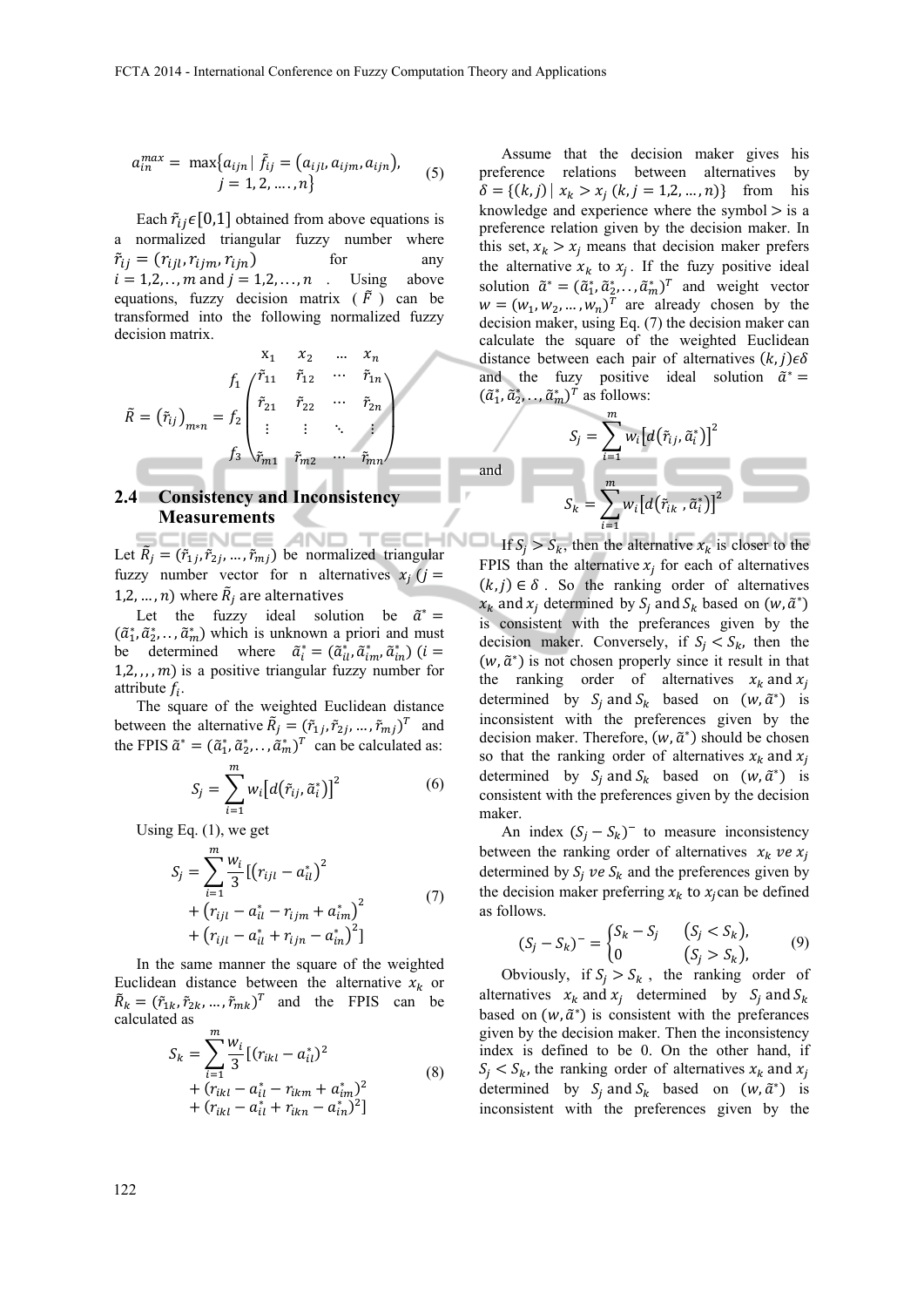decision maker. Then the inconsistency index is defined to be  $S_k - S_j$ . From all of these, the inconsistency index can be rewrite as;

$$
(S_j - S_k)^{-} = \max\{0, S_k - S_j\}
$$
 (10)

Using Eq.(10) we can defined total inconsistency index of decision maker as;

$$
B = \sum_{\substack{(k,j)\in\delta\\j\in\delta}} (S_j - S_k)^{-}
$$

$$
= \sum_{\substack{(k,j)\in\delta\\j\in\delta}} \max\{0, S_k - S_j\} \tag{11}
$$

In the same manner an index  $(S_j - S_k)^+$  can be defined to measure consistency between the ranking order of the alternatives  $x_k$  and  $x_i$  determined by  $S_i$  and  $S_k$  based on  $(w, \tilde{a}^*)$  and the preferances given by the decision maker preferring  $x_k$  to  $x_i$  as follows;

$$
(S_j - S_k)^{+} = \begin{cases} S_j - S_k & (S_j > S_k), \\ 0 & (S_j < S_k), \end{cases}
$$
 (12)

The equation (10) which is written for inconsistency can be written for consistency as;

$$
(S_j - S_k)^+ = \max\{0, S_j - S_k\} \tag{13}
$$

Using Eq.(10) we can defined total inconsistency index of decision maker as;

$$
G = \sum_{\substack{(k,j)\in\delta\\k,j\in\delta}} (S_j - S_k)^+
$$
  
= 
$$
\sum_{\substack{(k,j)\in\delta\\k,j\in\delta}} \max\{0, S_j - S_k\}
$$
 (14)

### **2.5 Fuzzy LINMAP Model Based on Consistency and Inconsistency Indices**

For ranking alternatives, it is necessary to know  $(w, \tilde{a}^*)$ , and to determine  $(w, \tilde{a}^*)$ . Because of this, the following mathematical programming model is constructed as follows;

$$
\begin{aligned}\n\text{Max } \{G\} \\
G - B &\ge h \\
\sum_{i=1}^{m} w_i = 1\n\end{aligned} \tag{15}
$$
\n
$$
w_i \ge \varepsilon \quad (i = 1, 2, ..., m)
$$

where  $h \geq 0$  is given by the decision maker a priori and  $\epsilon > 0$  is sufficiently small.  $\epsilon > 0$  is written in the model for ensuring that the weights generated are not zero as it may be the case in the LINMAP method (Srinivasan, 1973 ). The objective of the Eq. (14) is to maximize the total consistency index  $G$ of the decision maker under the condition in which the total consistency index  $G$  is greater than the total inconsistency index *B* by given value  $h > 0$ .

Combining Eqs. (11) - (14),

$$
G - B = \sum_{\substack{(k,j)\in\delta\\(k,j)\in\delta}} (S_j - S_k)^+ - \sum_{\substack{(k,j)\in\delta\\(k,j)\in\delta}} (S_j - S_k)^- = \sum_{\substack{(k,j)\in\delta\\(k,j)\in\delta}} (S_j - S_k)^- \Big] \qquad (16)
$$

Using Eqs.  $(14) - (16)$  in the Eq.  $(15)$ , the new model can be written as;

$$
\max\left\{\sum_{(k,j)\in\delta}\max\{0, S_j - S_k\}\right\}
$$
\n
$$
\sum_{(k,j)\in\delta}(S_j - S_k) \ge h,
$$
\n(17)\n
$$
\sum_{i=1}^m w_i = 1
$$

$$
w_i \geq \varepsilon \quad (i=1,2,\ldots,m)
$$

Let  $\lambda_{kj} = \max\{0, S_j - S_k\}$ , for each pair of  $(k, j) \in \delta$  then, for each  $(k, j) \in \delta$ 

 $\lambda_{kj} \geq 0$ 

$$
f_{\rm{max}}
$$

and

мd

$$
\lambda_{kj} \ge S_j - S_k
$$

Thus, the above equation (17) can be transformed into the following mathematical programming model

$$
\max\left\{\sum_{(k,j)\in\delta}\lambda_{kj}\right\}
$$
\n
$$
\sum_{(k,j)\in\delta} (S_j - S_k) \ge h,
$$
\n
$$
\sum_{i=1}^m w_i = 1
$$
\n
$$
S_k - S_j + \lambda_{kj} \ge 0 \qquad (k,j) \in \delta
$$
\n
$$
\lambda_{kj} \ge 0 \qquad (k,j) \in \delta
$$
\n(18)

The  $S_i$ ,  $S_k$  and  $S_i - S_k$  can be written explicitly using Eqs.  $(7) - (8)$  as;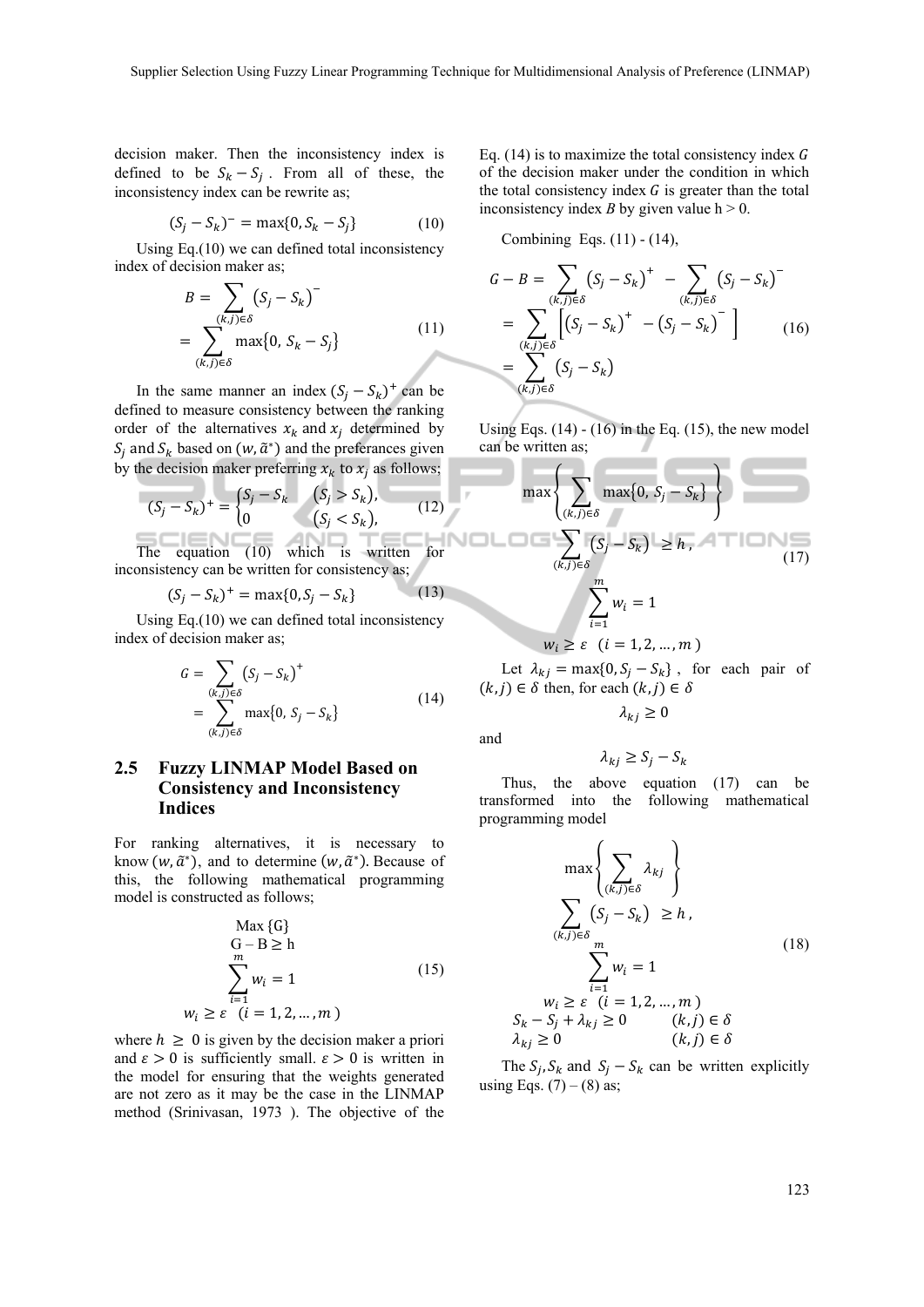$$
S_{j} = \sum_{i=1}^{m} \frac{w_{i}}{3} \left[ (r_{ijl} - a_{il}^{*})^{2} + (r_{ijl} - a_{il}^{*} - r_{ijm} + a_{im}^{*})^{2} \right]
$$
\n
$$
= \sum_{i=1}^{m} \frac{w_{i}}{3} \left[ r_{ijl}^{2} + a_{il}^{*} - 2r_{ijl}a_{il}^{*} + r_{ijl}^{2} + a_{il}^{*2} + r_{ijm}^{2} \right]
$$
\n
$$
= \sum_{i=1}^{m} \frac{w_{i}}{3} \left[ r_{ijl}^{2} + a_{il}^{*} - 2r_{ijl}a_{il}^{*} + r_{ijl}^{2} + a_{il}^{*2} + r_{ijm}^{2} \right]
$$
\n
$$
+ a_{im}^{*2} - 2r_{ijl}a_{il}^{*} - 2r_{ijl}r_{ijm} + 2r_{ijl}a_{im}^{*} + r_{ijl}^{2} + a_{il}^{*2} \right]
$$
\n
$$
+ r_{ijn}^{2} + a_{il}^{*2} - 2r_{ijl}a_{il}^{*} + 2r_{ijl}r_{ijn} - 2r_{ijl}a_{in}^{*} \right]
$$
\n
$$
- 2a_{il}^{*}r_{ijm} + 2a_{il}^{*}a_{il}^{*} - 2r_{ijm}a_{in}^{*} \right]
$$
\n
$$
S_{k} = \sum_{i=1}^{m} \frac{w_{i}}{3} \left[ (r_{ikl} - a_{il}^{*})^{2} + (r_{ikl} - a_{il}^{*})^{2} \right]
$$
\n
$$
+ (r_{ikl} - a_{il}^{*} - r_{ikm} + a_{im}^{*})^{2} \right]
$$
\n
$$
= \sum_{i=1}^{m} \frac{w_{i}}{3} \left[ r_{ikl}^{2} + a_{il}^{*} - 2r_{ikl}a_{il}^{*} + r_{ikl}^{2} + a_{il}^{*2} \right]
$$
\n
$$
+ r_{ikm}^{2} + a_{im}^{*2} - 2r_{ikl}a_{il}^{*} - 2r_{ikl}r_{ikm}
$$
\n
$$
+ 2r_{ikl}a
$$

Combining Eqs.(18) and (19), we constructed the following linear programming model:

$$
\max \left\{ \sum_{(k,j)\in\delta} \lambda_{kj} \right\}
$$

$$
\sum_{i=1}^{m} w_i \sum_{(k,j)\in\delta} [3(r_{ijl}^2 - r_{ikl}^2) + (r_{ijm}^2 - r_{ikm}^2) + (r_{ijn}^2 - r_{ikm}^2)] - 2 \left[ \sum_{i=1}^{m} v_{il} [3(r_{ijl} - r_{ikl}) - (r_{ijm} - r_{ikm}) + (r_{ijn} - r_{ikm})] \right]
$$

$$
+2\left[\sum_{i=1}^{m} v_{im} \left[ (r_{ijl} - r_{ikl}) - (r_{ijm} - r_{ikm}) \right] \right] -2\left[\sum_{i=1}^{m} v_{ir} \left[ (r_{ijl} - r_{ikl}) + (r_{ijn} - r_{ikm}) \right] \right] - \sum_{(k,j)\in\delta} \left[ 6r_{ijl}r_{ijm} + \sum_{(k,j)\in\delta} 6r_{ijl}r_{ijn} + \sum_{(k,j)\in\delta} 6r_{ikl}r_{ikm} - \sum_{(k,j)\in\delta} 6r_{ikl}r_{ikm} \ge 3h \right] \sum_{i=1}^{m} w_{i} \left[ 3(r_{ikl}^{2} - r_{ijl}^{2}) + (r_{ikm}^{2} - r_{ijm}^{2}) + (r_{ikm}^{2} - r_{ijm}^{2}) \right] -2\left[\sum_{i=1}^{m} v_{il} \left[ 3(r_{ikl} - r_{ijl}) - (r_{ikm} - r_{ijm}) \right] \right] +2\left[\sum_{i=1}^{m} v_{im} \left[ (r_{ikl} - r_{ijl}) - (r_{ikm} - r_{ijm}) \right] \right] -2\left[\sum_{i=1}^{m} v_{im} \left[ (r_{ikl} - r_{ijl}) + (r_{ikm} - r_{ijm}) \right] \right] -6r_{ikl}r_{ikm} + 6r_{ikl}r_{ikn} + 6r_{ijl}r_{ijm} -6r_{ijl}r_{ijm} + 3\lambda_{kj} \ge 0 \text{ for } \forall (k, j) \in \delta
$$

$$
w_i \ge \varepsilon \quad (i = 1, 2, ..., m)
$$
  
\n
$$
v_{il} \ge 0, v_{im} \ge 0, v_{in} \ge 0 \quad (i = 1, 2, ..., m)
$$
  
\n
$$
\lambda_{kj} \ge 0 \quad (k, j) \in \delta
$$
 (20)

where  $v_{il} = w_i a_{il}^*$ ,

 $v_{im} = w_i \ddot{a}_{im}$ ,  $v_{in} = w_i a_{in}^*$  $(21)$ 

 $w_i$ ,  $v_{il}$ ,  $v_{im}$  and  $v_{in}$  can be obtained by solving the above linear programming (20) using simplex method. Then the best values of  $a_{il}^*$ ,  $a_{im}^*$ ,  $a_{in}^*$  are calculated using Eq. (21) and which are denoted as the triangular fuzzy numbers.

$$
\tilde{a}_i^* = (\tilde{a}_{il}^*, \tilde{a}_{im}^*, \tilde{a}_{in}^*) \qquad (i = 1, 2, \ldots, m)
$$

Therefore the ranking order of the alternative set  $x = (x_1, x_2, ..., x_n)$  is generated based on the increasing order of distances  $S_i$  ( $j = 1, 2, ..., n$ ) calculated using Eq. (1).

## **3 AN APPLICATION OF FUZZY LINMAP ON A REAL LIFE SUPPLIER SELECTION PROBLEM**

This application is made to solve supplier selection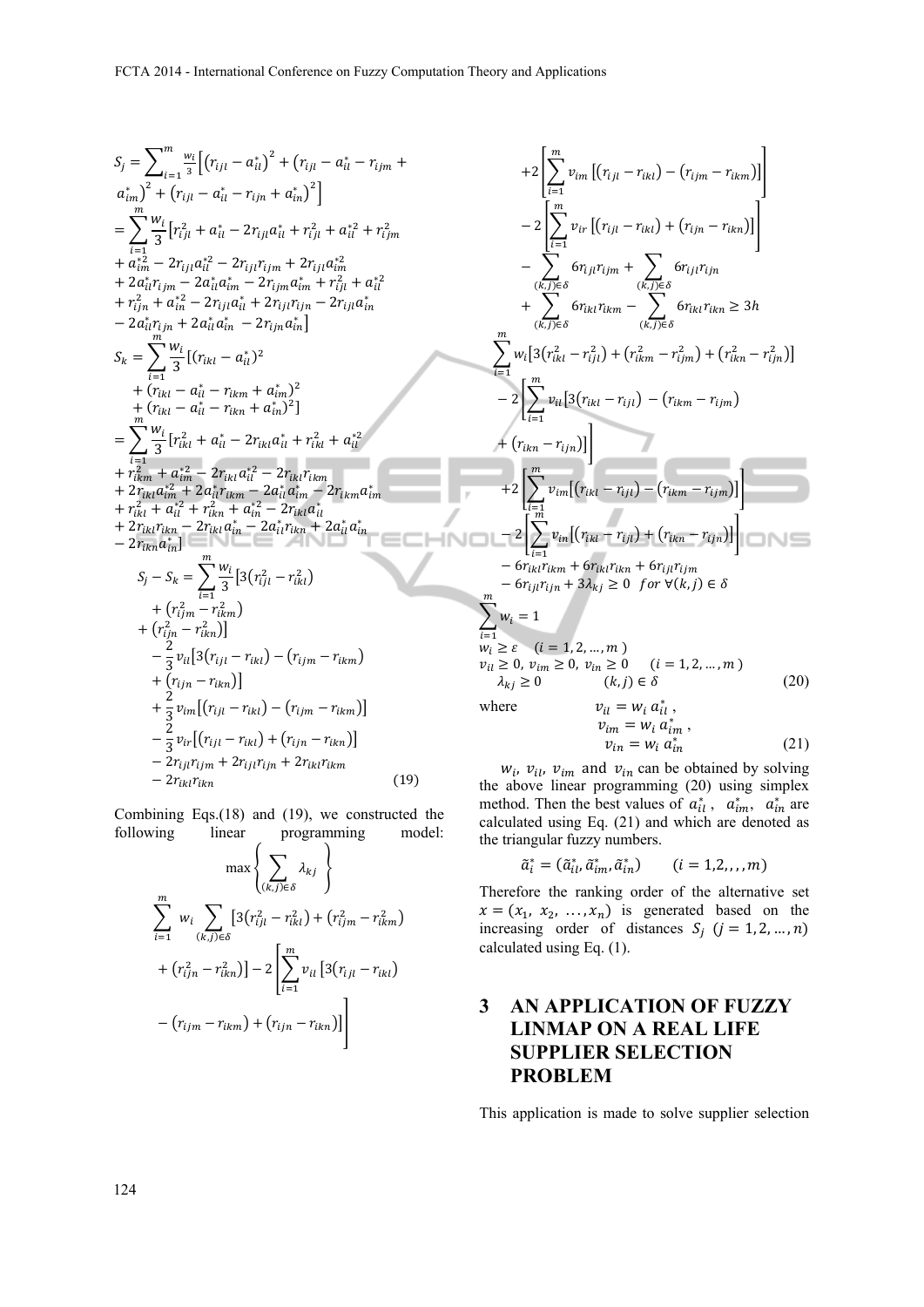problem of a company which is operating in automotive supply industry in Kocaeli, Turkey. A fuzzy LINMAP model is developed for this supplier evaluation and selection problem. In the model, to evaluate the alternative supplier which are represented as  $X_1$ ,  $X_2$ ,  $X_3$ ,  $X_4$ ,  $X_5$ , four criteria is used which are cost  $(C_1)$ , technical  $(C_2)$ , delivery  $(C_3)$  and quality  $(C_4)$ . These criteria are expressed with fuzzy triangular numbers using linguistic variables. The preferences of the purchasing expert between the alternative suppliers are given below as a set:

$$
\delta = \{ (2,1), (1,4), (3,4), (5,3) \} \tag{22}
$$

The fuzzy decision matrix obtained by evaluation of alternatives based on determined criteria is presented as follows (Eq. (23)):

|                                                                     | $-X_2$                              | $X_3$ =         | $X_4$           | $X_{\overline{z}}$ |
|---------------------------------------------------------------------|-------------------------------------|-----------------|-----------------|--------------------|
| $C_1$ (0.4, 0.5, 0.6)                                               | (0.1, 0.2, 0.3)                     | (0.3, 0.4, 0.5) | (0.2, 0.3, 0.4) | (0, 0.1, 0.2)      |
| $\tilde{F} = \frac{C_2}{C_1}$ (0.1, 0.2, 0.3)                       | $(0.4, 0.5, 0.6)$ $(0.2, 0.3, 0.4)$ |                 | (0, 0.1, 0.2)   | (0.3, 0.4, 0.5)    |
| $C_3$ (0.1, 0.2, 0.3) (0.3, 0.4, 0.5) (0.2, 0.3, 0.4)               |                                     |                 | (0, 0.1, 0.2)   | (0.4, 0.5, 0.6)    |
| $C_4 \setminus (0.2, 0.3, 0.4)$ $(0.3, 0.4, 0.5)$ $(0.1, 0.2, 0.3)$ |                                     |                 | (0, 0.1, 0.2)   | (0.4, 0.5, 0.6)    |
|                                                                     |                                     |                 |                 | (23)               |

Then the fuzzy decision matrix is transformed into the normalization positive triangular fuzzy number matrix as seen in Eq.(24)

| $X_{1}$                                                                | $X_{2}$            | $X_2$              | $X_{A}$         | $X_{\rm S}$   |
|------------------------------------------------------------------------|--------------------|--------------------|-----------------|---------------|
| (0.667, 1, 1)                                                          | (0.167, 0.4, 0.75) | (0.5, 0.8, 1)      | (0.333, 0.6, 1) | (0, 0.2, 0.5) |
|                                                                        | (0.667, 1, 1)      | (0.333, 0.6, 1)    | (0, 0.2, 0.5)   | (0.5, 0.8, 1) |
| $\tilde{R} = \frac{C_2}{C_3}$ (0.167, 0.4, 0.75)<br>(0.167, 0.4, 0.75) | (0.5, 0.8, 1)      | (0.333, 0.6, 1)    | (0, 0.2, 0.5)   | (0.667, 1, 1) |
| $C_4$ (0.333, 0.6, 1)                                                  | (0.5, 0.8, 1)      | (0.167, 0.4, 0.75) | (0, 0.2, 0.5)   | (0.667, 1, 1) |
|                                                                        |                    |                    |                 | (24)          |

Then the linear programming model constructed by combining Eqs. (20), (22) and (24). *Max*  $\{\lambda_{21} +$  $\lambda_{14} + \lambda_{34} + \lambda_{53}$ 

Such that

+0,8425w<sub>1</sub> - 0,7667v<sub>11</sub> - 0,0667v<sub>1m</sub> -  
\n0,5v<sub>1n</sub> - 0,8425w<sub>2</sub> + 0,7667v<sub>2l</sub> + 0,0667v<sub>2m</sub> +  
\n0,5v<sub>2n</sub> - 0,5286w<sub>3</sub> + 0,5667v<sub>3l</sub> +  
\n0,0445v<sub>3m</sub> + 0,3889v<sub>3n</sub> - 0,232w<sub>4</sub> + 0,2v<sub>4l</sub> +  
\n0,0223v<sub>4m</sub> + 0,111v<sub>4n</sub> + 0,217 - 
$$
\lambda_{21} \le 0
$$
  
\n-0,5467w<sub>1</sub> + 0,4v<sub>1l</sub> + 0,044v<sub>1m</sub> + 0,222v<sub>1n</sub> -  
\n0,1719w<sub>2</sub> + 0,3667v<sub>2l</sub> + 0,0222v<sub>2m</sub> +  
\n0,2778v<sub>2n</sub> - 0,172w<sub>3</sub> + 0,3667v<sub>3l</sub> +  
\n0,022v<sub>3m</sub> + 0,278v<sub>3n</sub> - 0,4678w<sub>4</sub> +  
\n0,7333v<sub>4l</sub> + 0,0444v<sub>4m</sub> + 0,5556v<sub>4n</sub> -  
\n0,232w<sub>1</sub> + 0,2v<sub>1l</sub> + 0,0223v<sub>1m</sub> + 0,1111v<sub>1n</sub> -  
\n0,4678w<sub>2</sub> + 0,7333v<sub>2l</sub> + 0,0444v<sub>2m</sub> +  
\n0,5556v<sub>2n</sub> - 0,4678w<sub>3</sub> + 0,7333v<sub>3l</sub> +  
\n0,044v<sub>3m</sub> + 0,5556v

$$
0,5467w_3 + 0,4v_{3l} + 0,044v_{3m} + 0,2222v_{3n} - 0,8425w_4 + 0,7667v_{4l} + 0,0667v_{4m} + 0,5v_{4n} + 0,6503 - \lambda_{53} \le 0
$$
  
+0,7636w<sub>1</sub> - 1,10v<sub>1l</sub> - 0,0667v<sub>1m</sub> - 0,8333v<sub>1n</sub> - 4,5222w<sub>2</sub> + 4,933v<sub>2l</sub> + 0,4v<sub>2m</sub> + 3,333v<sub>2n</sub> - 3,8933w<sub>3</sub> + 4,5333v<sub>3l</sub> + 0,3556v<sub>3m</sub> + 3,1111v<sub>3n</sub> - 4,485w<sub>4</sub> + 5,2667v<sub>4l</sub> + 0,4v<sub>4m</sub> + 3,6667v<sub>4n</sub> - 0,1831 \ge 0  

$$
\sum_{i=1}^{m} w_i = 1
$$
  

$$
w_i \ge 0.01 \quad (i = 1, 2, ..., m)
$$
  

$$
v_{il}, v_{im}, v_{in}, \lambda_{21}, \lambda_{14}, \lambda_{34}, \lambda_{53} \ge 0
$$
  

$$
(i = 1, 2, ..., m)
$$
 (25)

Solving Eq. (25) using the existing Simplex method software, we can obtain the optimal solutions as follows:

$$
w = (w_1, w_2, w_3, w_4)^T =
$$
  
(0.437, 0.200, 0.131, 0.232)<sup>T</sup> and  

$$
\tilde{v} = (w_1, w_2, w_3, w_4)^T =
$$
 (26)

 $(v_1, v_2, v_3, v_4)$  =  $((0, 0, 1.187), (0, 0, 1.346), (0, 0, 0), (0, 0, 0))$ 

Using Eq. (21) and combined with Eqs. (26) and (27), the fuzzy positive ideal solution can be calculated as:

$$
\tilde{a}^* = (\tilde{a}_1^*, \tilde{a}_2^*, \tilde{a}_3^*, \tilde{a}_4^*)^T
$$
  
= ((0, 0, 2.716), (0, 0, 6.73), (0, 0, 0), (0, 0, 0))<sup>T</sup>

And square distance of each alternative from FPIS can be calculating using Eq. (7) as follows:

$$
S_1 = 2.6916
$$
,  $S_2 = 2.5431$ ,  $S_3 = 2.3756$ ,  
\n $S_4 = 2.9303$ ,  $S_5 = 2.9707$ 

So the ranking order of five supplier is generated as;

 $x_3 > x_2 > x_1 > x_4 > x_5$ 

Obviously, the best alternative is  $x_3$ .

### **4 CONCLUSION**

The supplier selection problem has been extensively studied by the researchers due to being a very critical activity in Logistics and Supply Chain Management. In this study, the Fuzzy LINMAP method is applied to evaluate suppliers in terms of 4 criteria which are cost, delivery, quality and technical. Supplier selection is a decision making process which involves uncertainty. The criteria are defined as the fuzzy numbers and the linguistic variables to overcome the uncertainty and evaluate the suppliers in a systematic way. As an illustrative example, 5 suppliers of a firm in the automotive